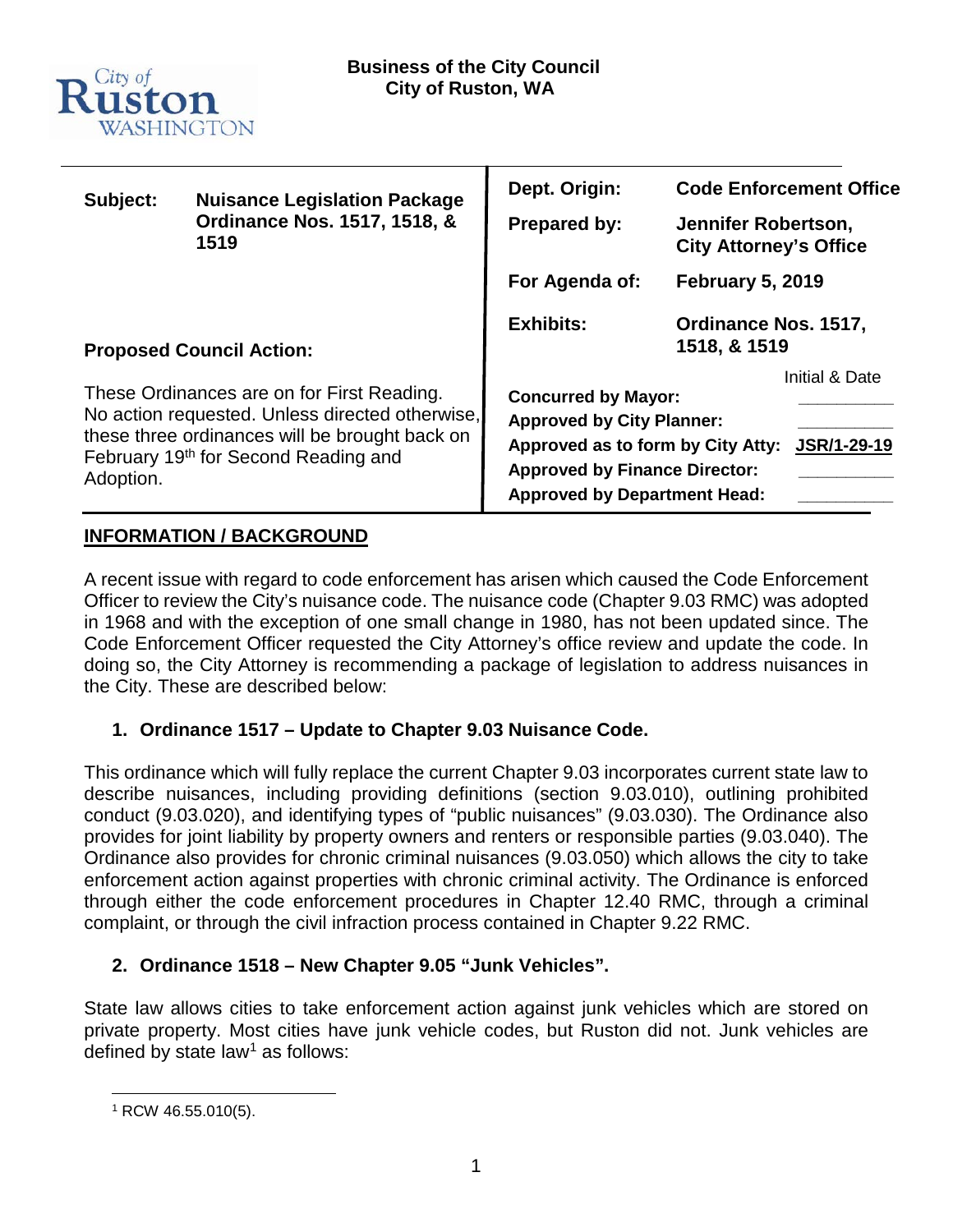A vehicle meeting at least three (3) of the following requirements:

1. Is three (3) years old or older;

2. Is extensively damaged, such damage including, but not limited to any of the following: A broken window or windshield or missing wheels, tires, motor or transmission;

3. Is apparently inoperable;

4. Has an approximate fair market value equal only to the approximate value of the scrap in it.

This definition is adopted in RMC 9.05.020. There are exemptions to this definition. RMC 9.05.040. Vehicles meeting this definition are declared a public nuisance (9.05.030) and the City may require their removal. RMC 9.05.050. This code is enforced using the code enforcement procedures in Chapter 12.40 RMC, filing a criminal citation or issuing a civil infraction (Ch. 9.22 RMC).

# **3. Ordinance 1519 – New Chapter 9.09 – Litter Control.**

While the City has provisions regarding how solid waste is to be stored for pick up, etc. in Title 6, it does not have a general litter code. A new chapter 9.09 RMC provides for additional tools for enforcement for litter in public places, parks, private property, etc. The chapter prohibits littering in public places (9.09.030) and requires litter to be placed into receptacles (9.09.040). The ordinance also prohibits littering in parks (9.09.050) or in lakes, ponds, streams, fountains, etc. (9.09.060). The ordinance provides a tool for enforcement against trucks that are causing litter (9.09.070) and for litter thrown from vehicles (9.09.080). This ordinance prohibits sweeping litter into gutters and requires merchants to keep their sidewalks free of litter. (9.09.090). The ordinance also prohibits keeping litter on private property. (9.09.100). Finally, the chapter also prohibits the posting of notices on public facilities. (RMC 9.09.110). This chapter is enforced using the code enforcement procedures in Chapter 12.40 RMC, filing a criminal citation or issuing a civil infraction (Ch. 9.22 RMC).

# **FISCAL CONSIDERATION**

None.

# **RECOMMENDATION / MOTION**

These Ordinances are on for First Reading. No action requested. Unless directed otherwise, these three ordinances will be brought back on February 19<sup>th</sup> for Second Reading and Adoption.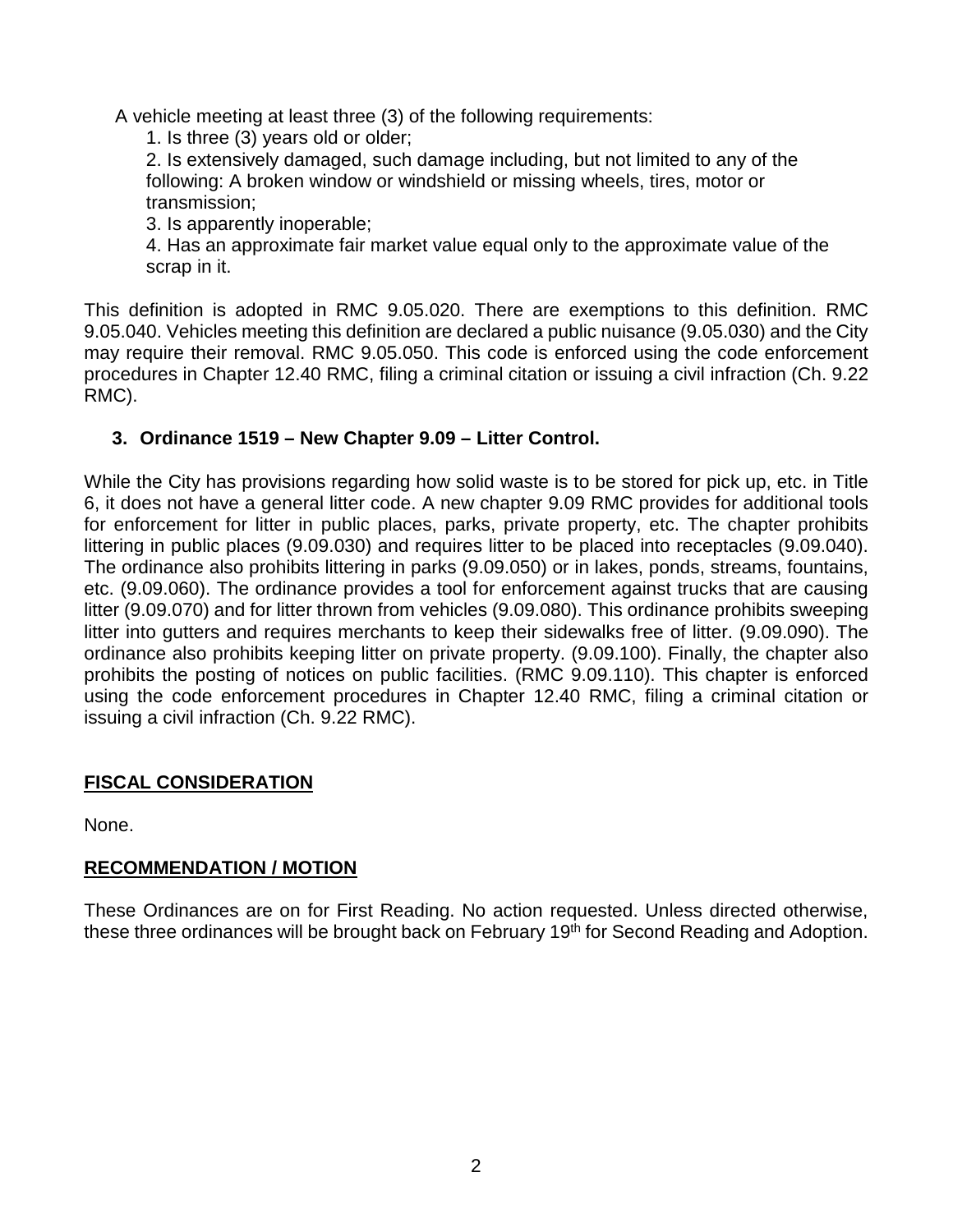#### **ORDINANCE NO. 1517**

**AN ORDINANCE OF THE CITY OF RUSTON, RELATING TO NUISANCES, UPDATING THE CITY'S NUISANCE CHAPTER 9.03 BY REPEALING AND REPLACING THE SAME, ADOPTING NEW SECTIONS 9.03.010 (DEFINITIONS), 9.03.030 (PROHIBITED CONDUCT), 9.03.030 (TYPES OF PUBLIC NUISANCES), 9.03.040 (JOINT AND SEVERAL LIABILTY), 9.03.050 (NOTIFICATION TO NONRESIDENT OWNER OF CRIMINAL CONDUCT), 9.03.060 (AUTHORIZED ACT NOT A PUBLIC NUISANCE), AND 9.03.070 (VIOLATION–PENALTY), INCORPORATING THE CODE ENFORCEMENT PROCEDURES CONTAINED IN CHAPTER 12.40 RMC FOR USE IN ENFORCEMENT OF NUISANCES, AND ESTABLISHING AN EFFECTIVE DATE.** 

WHEREAS, the presence of public nuisances has a detrimental effect on the health safety and welfare of the community; and

WHEREAS, the City initially adopted a code on nuisances in 1968; and

WHEREAS, that code was last amended in 1980; and

WHEREAS, the City's code enforcement officer has recommended that the nuisance code

be brought current and that other codes relating to junk vehicles and litter also be adopted; and

WHEREAS, this ordinance provides an up-to-date chapter on nuisances and enforcement

actions against the same; and

WHEREAS, the City Council finds that it is in the public interest to update the nuisance

ordinance for use in cleaning up the City and removing nuisances and enforcing its codes; and

WHEREAS, on February 7, 2019, the City Council held first reading of this ordinance; and

WHEREAS, on February 21, 2019, the City Council held the second reading of this

Ordinance and adopted this Ordinance during its regular meeting; **NOW, THEREFORE**

**THE CITY COUNCIL OF THE CITY OF RUSTON DOES HEREBY ORDAIN AS FOLLOWS:** 

1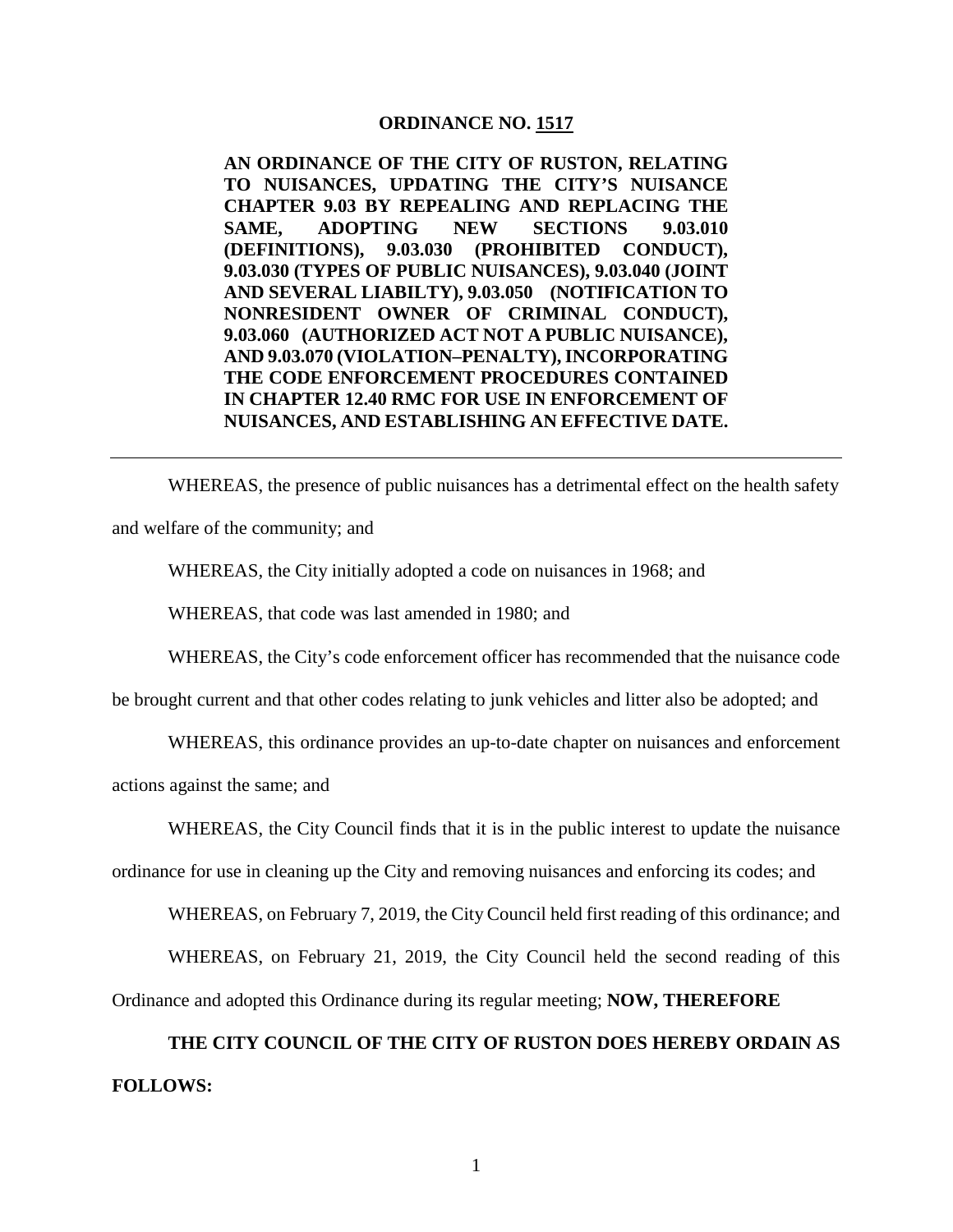**Section 1.** Chapter 9.03 RMC is hereby repealed and replaced with the following new

Chapter 9.03 RMC:

#### **Chapter 9.03**

#### **PUBLIC NUISANCES**

Sections:

- 9.03.010 Definitions.
- 9.03.020 Prohibited conduct.
- 9.03.030 Types of public nuisances.
- 9.03.040 Joint and several liability.
- 9.03.050 Notification to nonresident owner of criminal conduct.
- 9.03.060 Authorized act not a public nuisance.
- 9.03.070 Violation Penalty.

**State law reference(s)** – Nuisances, RCW 7.48; RCW 9.66.010 et seq.; public health authority, RCW 35A.70.070; abandoned or unclaimed property, RCW 63.32.010 et seq.; disposition of certain unclaimed property, RCW 63.21.010 et seq.; local health departments, RCW 70.05.010 et seq.; mosquito control, RCW 70.22.010 et seq.

#### **9.03.010 Definitions.**

The following words, terms, and phrases, when used in this chapter, shall have the meanings ascribed to them in this section, except where the context clearly indicates a different meaning:

a. *Abate* means to repair, replace, remove, destroy, or otherwise remedy a condition which constitutes violation of this chapter by such means and in such a manner and to such an extent as the applicable department director determines is necessary in the interest of the general health, safety, and welfare of the community.

b. *Building materials* means and includes lumber, plumbing materials, wallboard, sheet metal, plaster, brick, cement, asphalt, concrete block, roofing material, cans of paint, and similar materials.

c. *Chronic criminal nuisance* means any premises at which three (3) or more instances of criminal conduct occurs within a one (1) year period when such criminal conduct is committed by the person who either owns, occupies, leases, or rents the premises, or who is an invitee, licensee, or guest of the person who owns, occupies, leases, or rents the premises.

d. *Criminal conduct* shall mean any criminal act that is defined by the city of Ruston, the state of Washington, or the United States as a misdemeanor, gross misdemeanor, felony, or crime, or which is otherwise punishable by a sentence in a correctional facility, jail, or prison. Gang or gang-related activity, as those terms are defined by RCW 59.18.030, shall also be considered criminal conduct. The term shall also include the seizure and/or forfeiture of real or personal property pursuant to RCW 69.50.505 or a similar federal statute. Criminal conduct engaged in by any person who either owns, occupies, leases, or rents the premises, or who is an invitee, licensee, or guest of the person who owns, occupies, leases, or rents the premises, shall be deemed to have occurred on the premises even if such event does not conclude on the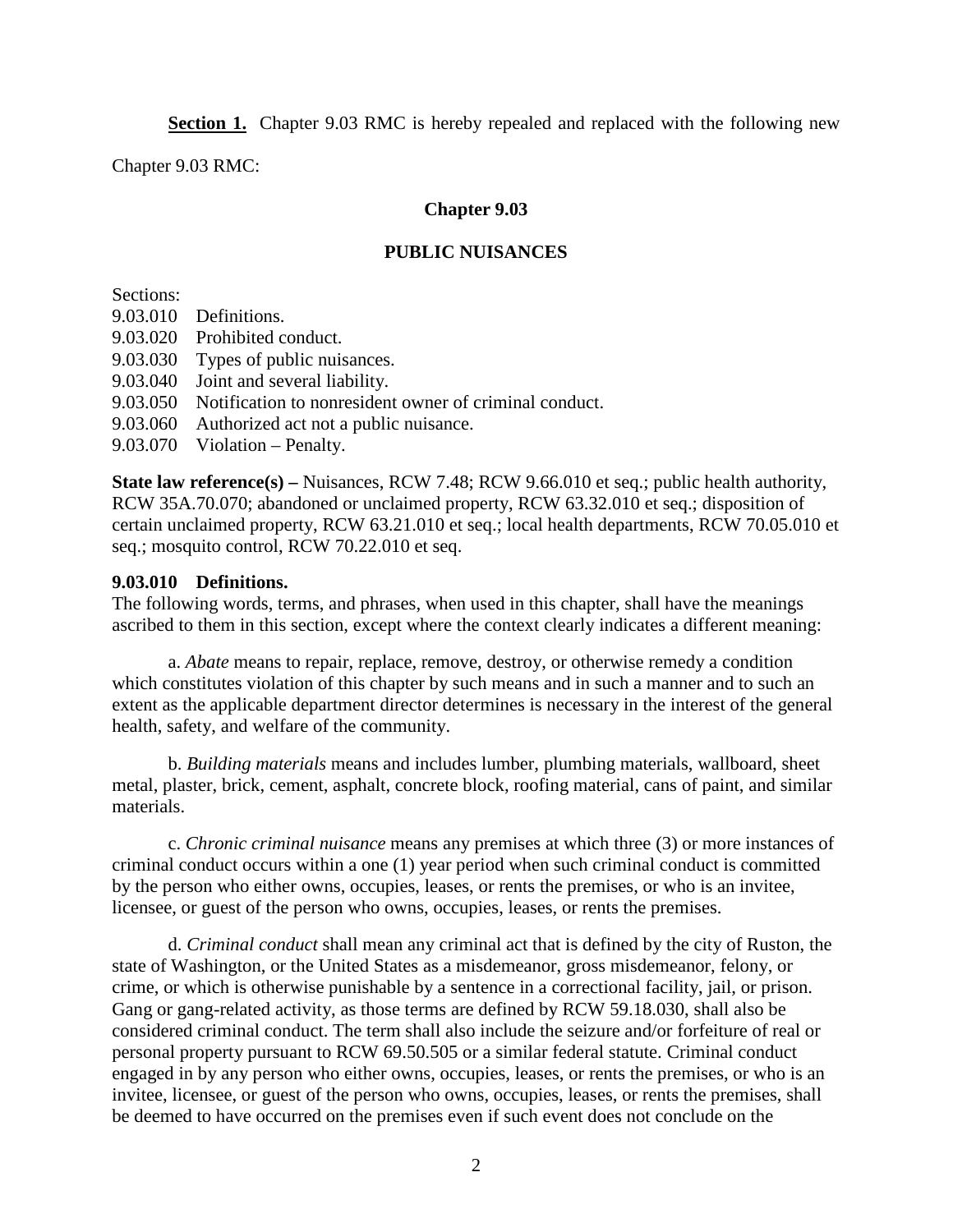premises; provided, that such criminal event originates or starts on the premises and is concluded within one hundred (100) feet of the premises.

1. *Criminal conduct excluded from definition.* For the purposes of this chapter, criminal conduct shall not include conduct wherein:

(a). The person who owns, occupies, leases, or rents the premises, or who is an invitee, licensee, or guest of the person who owns, occupies, leases, or rents the premises was the victim of the criminal conduct; or

(b). The person who owns, occupies, leases, or rents the premises, or who is an invitee, licensee, or guest of the person who owns, occupies, leases, or rents the premises contacted the police to report the criminal conduct.

2. *Establishing existence of criminal conduct.* In establishing the existence of criminal conduct on the premises, the city shall have the burden of establishing an instance of criminal conduct by a preponderance of the evidence. The entry of a certified order of judgment and sentence, or other certified court document that establishes a conviction or the entry of a deferred prosecution or sentence, or any certified document maintained by the court that contains an entry of a finding of guilt, an admission to the commission of the criminal conduct, an admission to the facts that would establish the commission of the criminal conduct, or an acknowledgment that there are sufficient facts to prove the instance of criminal conduct, shall be sufficient proof of the occurrence of the criminal conduct; provided, that an absence of such court document(s) shall not prohibit the city from establishing that an instance of criminal conduct occurred. Police reports and other documentary evidence shall be admissible as evidence of criminal conduct; provided, that such reports are certified pursuant to RCW 9A.72.085.

e. *Director* means the director of the department in charge of code enforcement or his or her designee or any designated alternate who is empowered by ordinance or by the mayor to enforce this chapter including assigned code enforcement officials.

f. *Graffiti* means any unauthorized inscription, word, figure, picture, graphics, or design that is sprayed, painted, posted, pasted, drawn, or otherwise affixed to or upon any surface of public or private property. Signs regulated by Chapter 25.09 RMC shall not constitute graffiti under this chapter.

g. *Owner* means one (1) or more persons, jointly or severally, in whom is vested all or any part of the legal title to the premises, or all or part of the beneficial ownership and a right to present use and enjoyment of the premises, including any part owner, joint owner, tenant in common, joint tenant, or tenant by the entirety of the whole or a part of such premises.

h. *Person* means any individual, firm, association, partnership, corporation, or any other entity, public or private.

i. *Person responsible for the violation* specifically includes any person in actual or constructive possession of the premises, including but not limited to an owner, lessee, tenant, or occupant of the premises.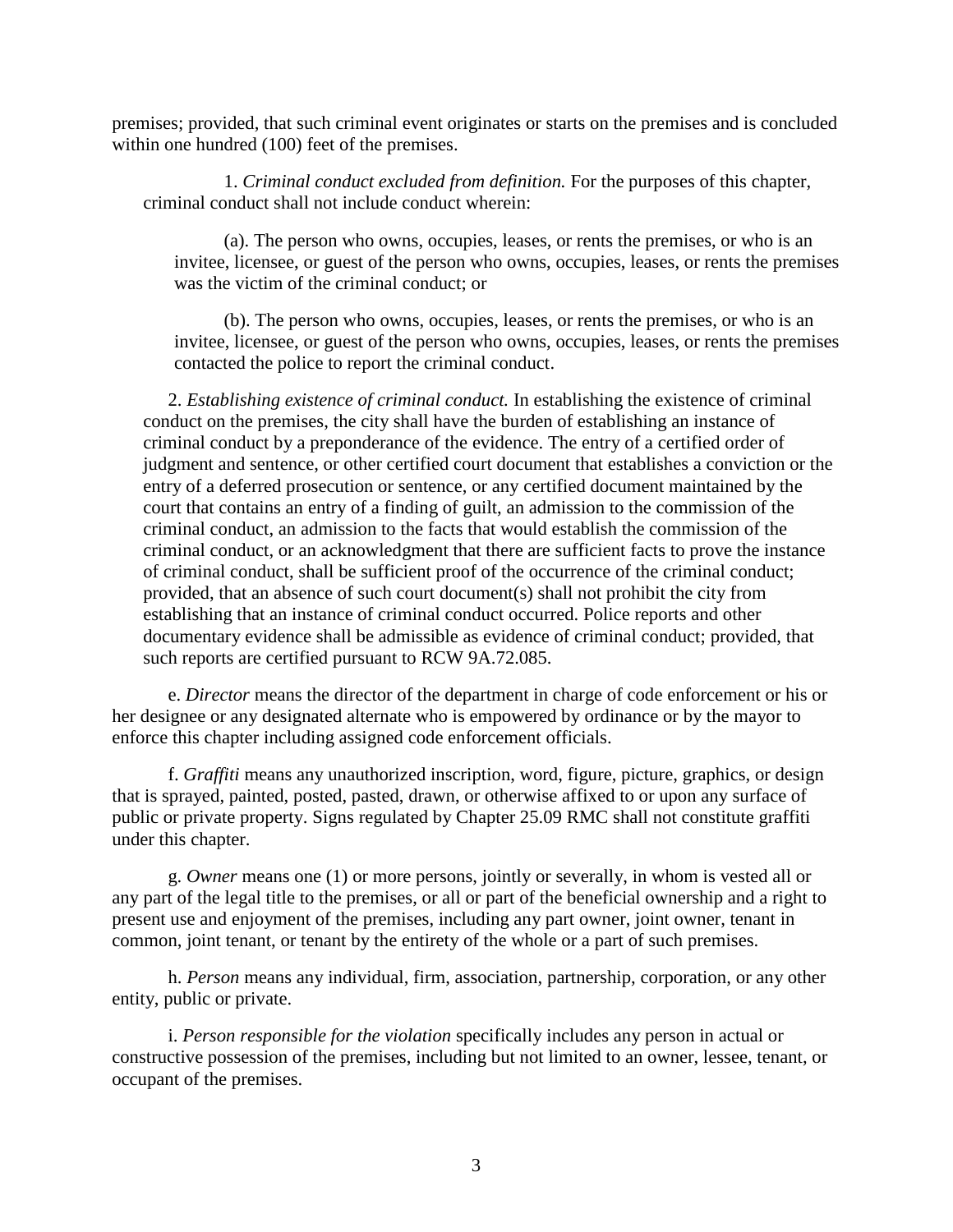j. *Premises* means any building, lot, parcel, real estate, or land or portion of land whether improved or unimproved, including adjacent sidewalks, public rights-of-way, and parking strips and any lake, river, stream, drainage way, or wetland.

## **9.03.020 Prohibited conduct.**

It is a violation of this chapter for any person to permit, create, maintain, or allow, upon any premises, any of the acts or things declared in RMC 9.03.030 to be a public nuisance.

## **9.03.030 Types of public nuisances.**

Each of the following conditions, unless otherwise permitted by law, is declared to constitute a public nuisance, subjecting the person responsible for the violation to the penalties provided for in RMC 9.03.050:

1. The existence of any trash, dirt, filth, the carcass of any animal, manure or rubbish, accumulation of yard trimmings, excluding properly maintained yard compost, or other matter which is offensive to a reasonable person; except for such yard debris that is properly contained and concealed as not to affect the health, safety, or depreciation of adjoining property for the purpose of composting.

2. Erecting, maintaining, using, placing, depositing, leaving, or permitting to be or remain in or upon any premises, which may be viewed or smelled from without the premises, or in or upon any street, alley, sidewalk, park, parkway, or other public or private place in the city, any one (1) or more of the following disorderly, disturbing, unsanitary, fly-producing, ratharboring, disease-causing places, conditions, or things:

a. Any putrid, unhealthy, or unwholesome bones, meat, hides, skins, the whole or any part of any dead animal, fish, or fowl, or waste parts of fish, vegetable, or animal matter in any quantity; but nothing herein shall prevent the temporary retention of waste in approved covered receptacles; or

b. Any privies, vaults, cesspools, open containers of stagnant water, sumps, pits, or like places which are not securely protected from flies and rats, or which are malodorous; or

c. An accumulation of material including but not limited to bottles, cans, glass, plastic, ashes, scrap metal, wire bric-a-brac, broken stone or cement, broken crockery, broken glass, broken plaster, litter, rags, empty barrels, boxes, crates, packing cases, mattresses, bedding, packing hay, straw, or other packing material or building materials on any premises which is not properly stored or neatly piled or is offensive to a reasonable person or in which flies or rats may breed or multiply; or

d. Accumulation of any litter, garbage, trash, refuse, and/or rubbish; or

e. The keeping, using, or maintaining of any pen, stable, lot, place, or premises in which any hog, cattle, or fowl may be confined or kept in such a manner as to be nauseous, foul, or offensive.

3. The existence of any fence or other structure on private property abutting or fronting upon any public street, sidewalk, or place which is in a sagging, leaning, fallen, decayed, or other dilapidated or unsafe condition.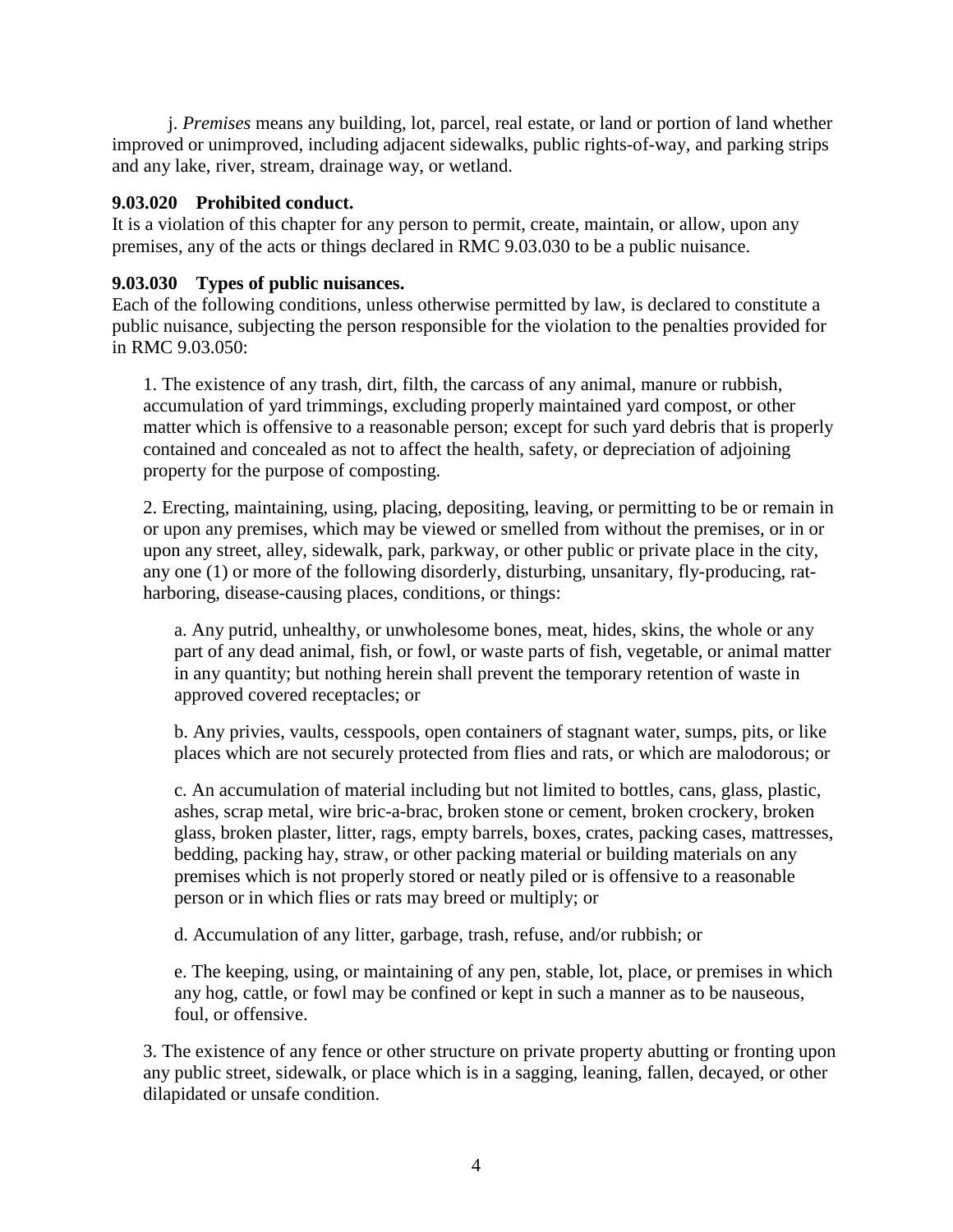4. The existence of wrecked or disassembled trailers, house trailers, boats, tractors, or other vehicle, appliance, or machinery of any kind, or any major parts thereof.

5. The existence on any premises of any abandoned or unused well, pit, shaft, cistern, or storage tank without first demolishing or removing from the premises such storage tank, or securely closing and barring any entrance or trapdoor thereto or without filling any well, pit, shaft, or cistern or capping the same with sufficient security to prevent access thereto.

6. The existence in a place accessible to children of any attractive nuisance dangerous to children, including but not limited to any abandoned, broken, or neglected equipment, machinery, refrigerator, freezer, or other large appliance.

7. Dense smoke, noxious fumes, gas, and soot, or cinders, in unreasonable quantities.

8. All snow and ice not removed from public sidewalks within a reasonable time after the snow and ice have ceased to be deposited thereon.

9. All trees, hedges, billboards, fences, or other obstructions which prevent persons from having a clear view of traffic approaching an intersection from cross streets in sufficient time to bring a motor vehicle driven at a legal speed to a full stop before the intersection is reached.

10. Any use of property abutting on a public street or sidewalk or any use of a public street or sidewalk which causes large crowds of people to gather, obstructing traffic and the free use of the streets or sidewalks. This subsection shall not apply to events, programs, or parades authorized by the city under a special events permit.

11. Any poisonous or harmful substance which is reasonably accessible to persons or to animals.

12. The keeping or harboring of any animal which by frequent or habitual howling, yelping, barking, or the making of other noises, or the keeping or harboring of any fowl which by frequent habitual crowing or the making of other noises shall annoy or disturb a neighborhood or any considerable number of persons.

13. Every building or unit within a building used for the purpose of unlawfully manufacturing, delivering, selling, storing, or giving away any controlled substance as defined in Chapter 69.50 RCW, legend drug as defined in Chapter 69.41 RCW, or imitation controlled substance as defined in Chapter 69.52 RCW, and every building or unit within a building wherein or upon which such acts take place.

14. Soils contaminated by dangerous waste, hazardous substances, or hazardous wastes as those terms are defined in RCW 70.105.010.

15. The existence of graffiti on public property or on private property where the graffiti is visible from any vantage point located on public property, a railway, or any property open for business to the public.

16. Maintaining, conducting, promoting, facilitating, permitting, or allowing a chronic criminal nuisance.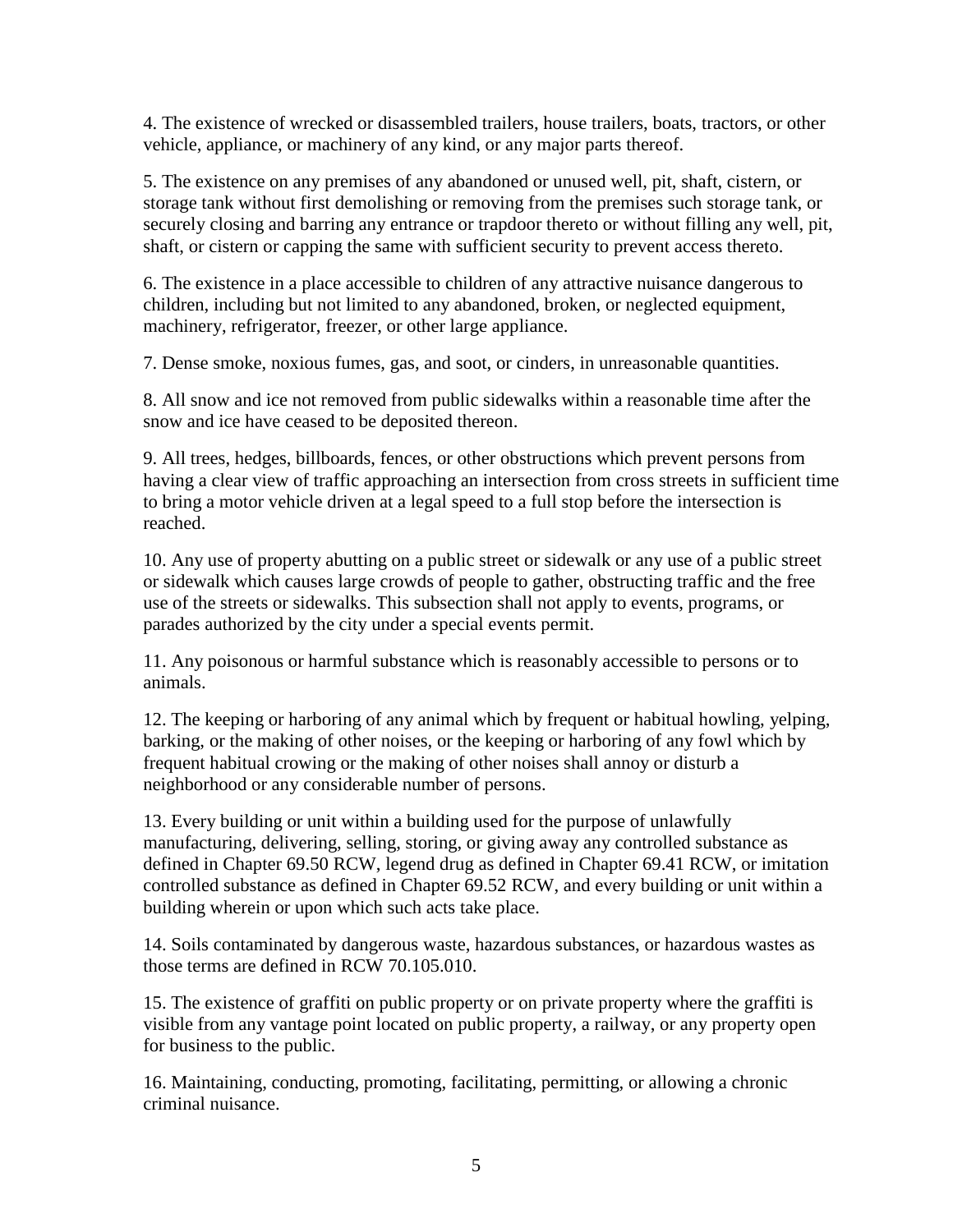## **9.03.040 Joint and several liability.**

A public nuisance is actionable against the person responsible for the violation, as that term is defined in RMC 9.03.010(i), in accordance with RMC 9.03.070. Responsibility for a public nuisance under this chapter is joint and several, and the city is not prohibited from taking action against a party where other persons may also be potentially responsible for a violation, nor is the city required to take action against all persons potentially responsible for a violation.

#### **9.03.050 Notification to nonresident owner of criminal conduct.**

If criminal conduct occurs on the premises that may create a chronic criminal nuisance, and the owner of the premises does not reasonably appear to the city to reside therein, the police department may cause notice to be sent to the premises' owner advising the owner of the occurrence of criminal conduct. Notice sent to the owner should set forth the date of the occurrence, the location of the occurrence, the nature of the occurrence, and the name of the person who engaged in the occurrence. Notice may be sent whenever the police department has reasonable grounds to believe that criminal conduct has occurred on the premises. Notice may be sent by first class mail, postage prepaid, to the last known address of the owner.

### **9.03.060 Authorized act not a public nuisance.**

No act which is done or maintained under the express authority of a statute or ordinance can be deemed a public nuisance.

### **9.03.070 Violation – Penalty.**

a. *Civil code enforcement action*. Any violation of any provision of this chapter constitutes a civil violation under Chapter 12.40 RMC for which a monetary penalty may be assessed and abatement may be required as provided therein.

b. *Criminal offense*. In addition to or as an alternative to any other penalty provided in this chapter or by law, any person who violates any provision of the Ruston City Code may be charged criminally, pursuant to RMC 12.40.080(b).

c. *Civil infraction*. In addition to or as an alternative to any other penalty provided in this chapter or by law, any person who violates any provision of this chapter may be issued a class 1 civil infraction pursuant to RCW 7.80.120, as currently enacted or hereafter amended or under Chapter 9.22 RMC.

d. *Abatement proceedings.* As an alternative to any other penalty provided in this chapter, abatement proceedings may be instituted under Title 7 RCW.

e. *Repeat violation or failure to abate – Criminal misdemeanor charge – Chronic criminal nuisance*. For the purpose of filing criminal charges under RMC 12.40.080(b) for a subsequent violation after a prior violation is deemed committed, the subsequent violation for a chronic criminal nuisance must occur within 180 days from the date the prior violation was deemed committed. For a chronic criminal nuisance, a subsequent violation is a single occurrence of criminal conduct.

**Section 2. Severability**. If any section, sentence, clause or phrase of this Ordinance should